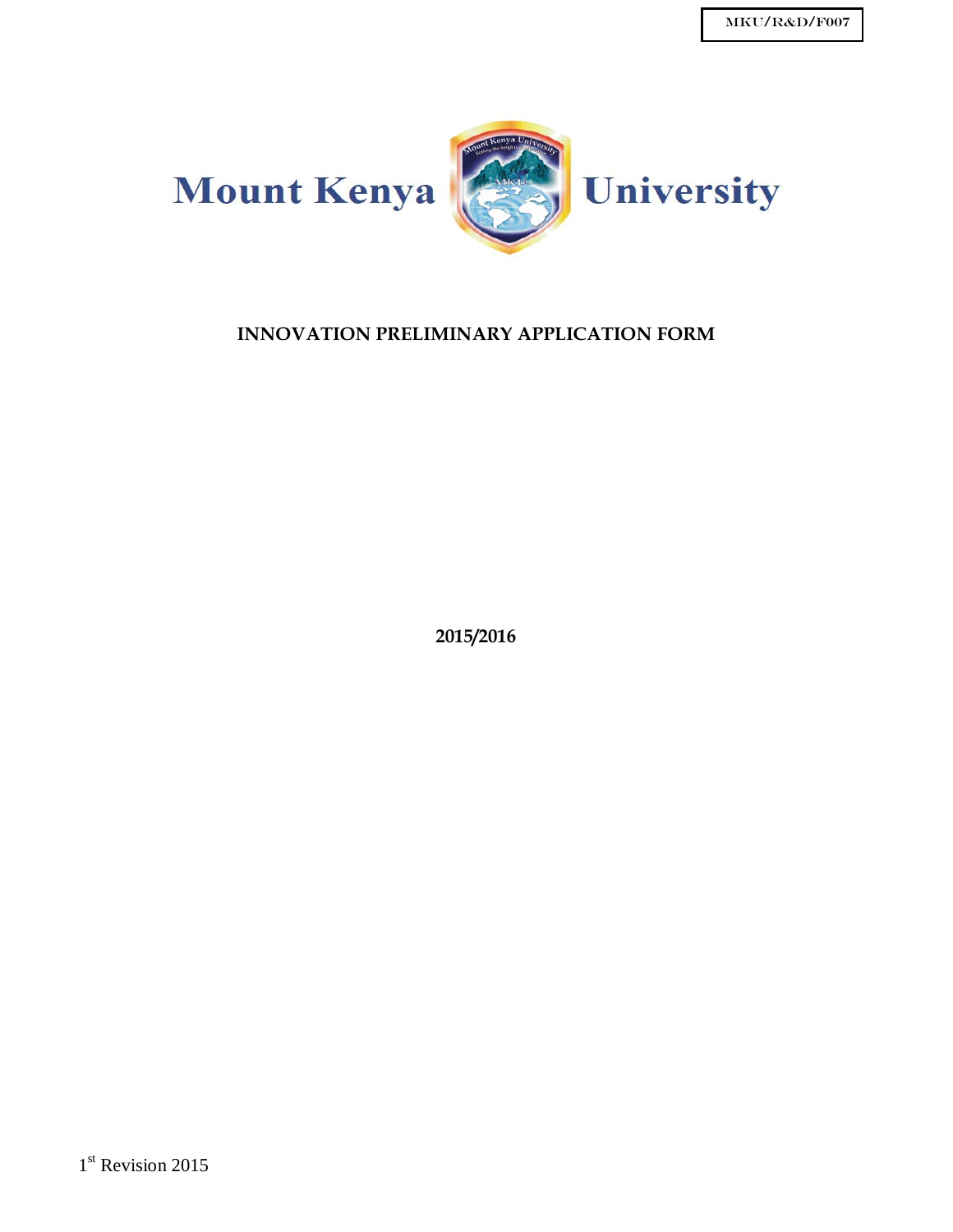Instruction: Kindly fill the following sections appropriately. Send it back to: research@mku.ac.ke

| PART <sub>1</sub>                                                                                                                                                                  |
|------------------------------------------------------------------------------------------------------------------------------------------------------------------------------------|
| A. Name of the Innovator:                                                                                                                                                          |
| Surname: Surname: Other Names: Mobile<br>B. Contact details: Email: Mobile                                                                                                         |
|                                                                                                                                                                                    |
| <b>C.</b> List Names of Co-innovators:                                                                                                                                             |
|                                                                                                                                                                                    |
| 2. $\overline{\phantom{a}}$                                                                                                                                                        |
| $3.$ $\overline{\phantom{a}}$                                                                                                                                                      |
| D. Are you an MKU:                                                                                                                                                                 |
|                                                                                                                                                                                    |
| b. Staff (Yes/No): If yes, provide your staff No. ______________________________                                                                                                   |
| c. Alumni (Yes/No): If yes, provide course undertaken and year of graduation _______________________                                                                               |
| d. None of the above (Yes/No): If yes, indicate your level of education $\&$ specialization and National                                                                           |
|                                                                                                                                                                                    |
|                                                                                                                                                                                    |
| PART <sub>2</sub>                                                                                                                                                                  |
| A. Title of the Innovation: (The title should be concise but sufficiently descriptive to reflect the nature of the proposed                                                        |
| innovation).                                                                                                                                                                       |
|                                                                                                                                                                                    |
|                                                                                                                                                                                    |
| B. Area of your innovation: (e.g. Engineering, Environment, Human Health, Nanotechnology, Biological Sciences etc.).                                                               |
|                                                                                                                                                                                    |
|                                                                                                                                                                                    |
| C. Innovator's area of training/profession: (e.g. Agricultural sciences, Health sciences, Engineering, etc.).                                                                      |
|                                                                                                                                                                                    |
|                                                                                                                                                                                    |
| <b>D. Executive Summary / Abstract:</b> (A summary of the proposed innovation briefly highlighting the objectives, problem<br>statements and, methodologies. (Strictly 250 words). |
|                                                                                                                                                                                    |
|                                                                                                                                                                                    |
|                                                                                                                                                                                    |
|                                                                                                                                                                                    |
|                                                                                                                                                                                    |
|                                                                                                                                                                                    |
|                                                                                                                                                                                    |
| <b>E. Problem statement:</b> (A clear statement of the problem to be solved by the proposed innovation). (100-150 words)                                                           |
|                                                                                                                                                                                    |
|                                                                                                                                                                                    |
|                                                                                                                                                                                    |
|                                                                                                                                                                                    |
| F. Objectives (Clearly state smart project objectives).                                                                                                                            |
|                                                                                                                                                                                    |
|                                                                                                                                                                                    |
|                                                                                                                                                                                    |
|                                                                                                                                                                                    |
| <b>G. Justification:</b> (Clearly outline the following: problem relevance; ability to provide solution(s); technical feasibility of the                                           |
| innovation.                                                                                                                                                                        |

Page **2** of **3**